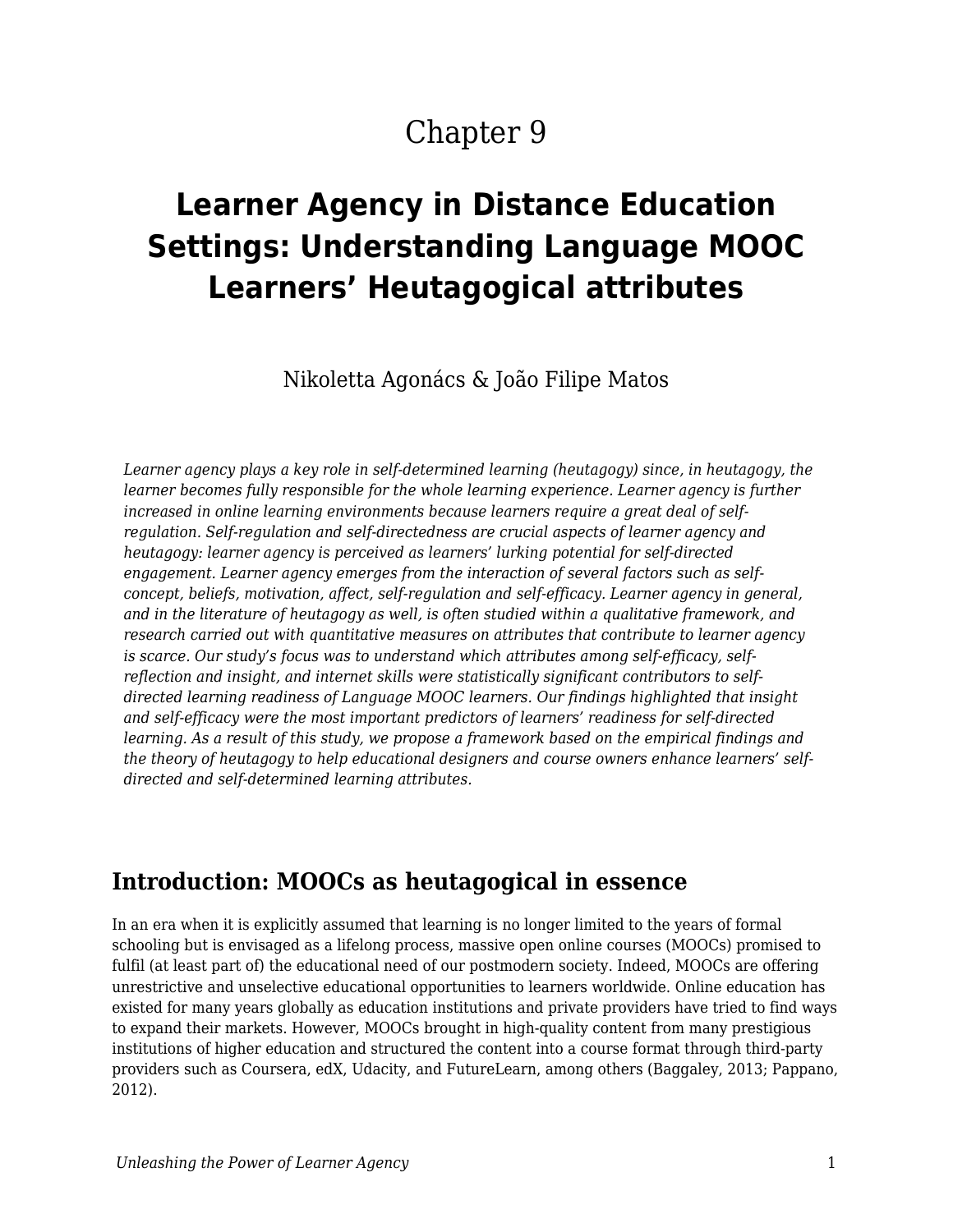Despite MOOCs claiming to be "democratisers of education", they seem to have failed to achieve that role so far (Reich & Ruipérez-Valiente 2019). The identification of the source of that failure remains a crucial issue, though researchers have argued that one of the reasons can be lack of skills (Beaven et al., 2014; Khalil & Ebner, 2014). MOOCs are different from other e-learning resources because of their massive and open nature (Terras & Ramsay, 2015). The learning situations based on MOOCs make more apparent the mediation role (in Vygotskian terms) (Vygotsky, 1986) of the resources used by learners. In the absence of the trainer/teacher, the learner's locus of control clearly shifts from the provider (the trainer/teacher) to themselves, thereby creating the need for their awareness of power and control over their learning so they become fully responsible for their own learning. If learners do not possess the relevant skills and do not become active agents of the learning experience to face such a shift that MOOCs represent, MOOCs will not be "open" to them (Terras & Ramsay, 2015).

According to Glassner and Back (2020), heutagogy is introduced when the intention is to empower people to become autonomous agents as learners, to motivate and stimulate learners to learn in a meaningful way and to help to bridge the gap between the hyperconnected social world and formal education. The fundamental and crucial idea is that, provided the proper environment, people could learn and be self-determined (Hase & Kenyon, 2007). Interestingly, most of the literature focusing on independent and autonomous learning in MOOCs employs the concepts of self-directed and/or selfregulated learning. Although, Terras and Ramsay (2015) have a different perspective, and they advocate that a heutagogical perspective is necessary to understand MOOC learners' psychological characteristics and that 'a heutagogical approach is well suited to MOOCs as it supports learnersgenerated content and self-direction in terms of learning path and information discovery' (p.480).

The MOOC structure is intentionally pre-defined, putting the responsibility on the learner as an adaptive organism. Therefore, an active role for the learner is highly relevant for learning in MOOCs. Pegrum (2009) calls for the development of participatory literacy, which is closely linked to the creation and sharing of user-generated content: although, the concept of participation per se entails more than creating and sharing. One must note that skill or competent action is not grounded in individual accumulation of knowledge. Instead, agency is defined in the context of action, and it is generated in the web of social relations and human artefacts that define the context of action. At the same time, engagement affords the power (and provides conditions) to shape the context in which the learner can construct and experience an identity of competence. Competence is a necessary ability for a learner to act effectively and efficiently to cope with tasks and problems. Connecting competence to the idea of an 'ability to act' echoes the structuring concept of capability and implies that the learner has legitimacy to act. Research suggests that, "a major problem with MOOCs is the lack of sustained engagement" (Terras & Ramsay, 2015, p. 477) and, therefore, claims that the burden of regulating and structuring learning is carried mostly by the student rather than by the instructor. This again calls for increased responsibility of the learner for engagement and participation, bringing in the associated need for certain competencies or skills.

Two fundamental ideas constitute the rationale to claim a heutagogical perspective when addressing MOOC-based learning. Firstly, the variability of learning profiles of MOOC attendants makes it impossible to accommodate the format, content, and rhythm to a one-size-fits-all model, then transposing a large part of responsibility of adaptation to the learner. Secondly, the flexibility affordances of a heutagogical approach faces the issue of conquering the learner and creating conditions for their very personal and individual engagement in action. This learner-driven approach seems particularly applicable to MOOCs, knowing that the variability of learners' profiles is perhaps the widest, which is the most complex challenge faced by MOOC designers. A heutagogical approach affords the necessary expansive flexibility required to support a student body whose motivations for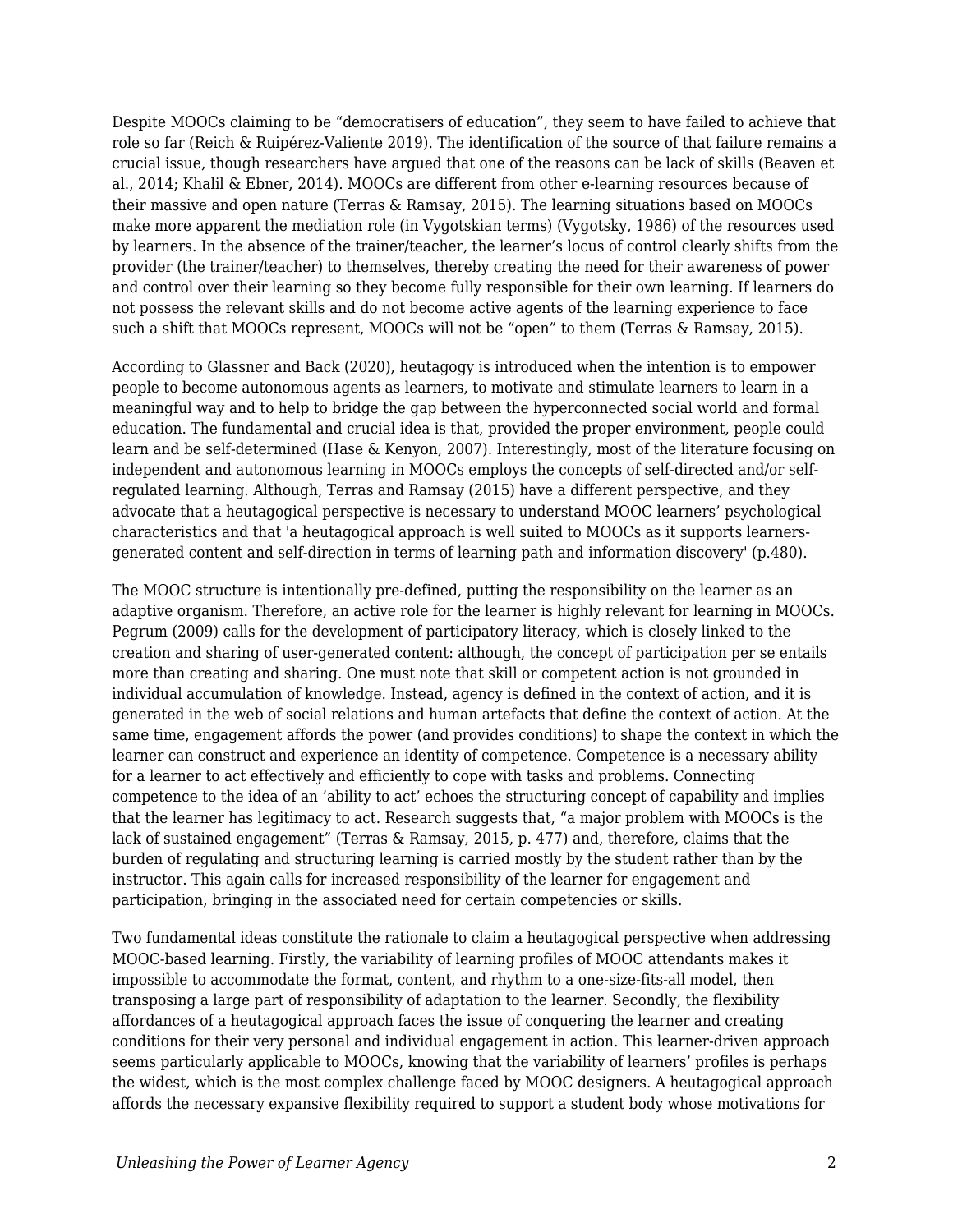engagement are largely uncharted. Moreover, Terras and Ramsay (2015) argue that the heutagogical approach 'supports the detailed consideration of individual learners' psychological attributes, skills and preferences and thereby highlights the importance of considering the psychological constructs that explain learner behaviour' (p.483), which is essential to effective MOOC design.

In this chapter, we focus on the implications of applying a heutagogical perspective on a Language MOOC (LMOOC) learning environment and gaining insight into the psychological profile of LMOOC learners from a heutagogical perspective.

## **Implications of heutagogy for foreign language acquisition and teaching**

The literature on foreign language learning and teaching using a heutagogical approach is extremely scarce. We found no studies, neither theoretical nor empirical, that employed heutagogy in a foreign language learning environment. This scarcity can be understood and explained through some interesting facts about the status of the two research fields.

On the one hand, heutagogy has been strongly and recently linked to distance education and online learning, as well as to the online environment and digital technologies. On the other hand, the role and application of information and communication technologies in language learning – the so-called computer assisted language learning (CALL) – is a relatively new area for language learners, teachers and scholars (Tafazoli & Golshan, 2014; Zhou, 2018). However, CALL research has been rapidly evolving. Soon after the rise of MOOCs, a separate subfield of research has emerged, namely Language MOOCs (LMOOCs) (Bárcena & Martín-Monje, 2014), which increases the need and interest to understand better the potential and implications of heutagogy in foreign language learning in online environments.

Heutagogy has potential for foreign language learning, especially in the globalized 21st-century social world where communicating in a foreign language permeates most economic and work contexts. In the current globalized world, where low-cost airline companies make travelling more affordable and the world wide web makes international connections easier, speaking foreign languages is already a prerequisite for success. Acquiring a foreign language is no longer a luxury: it has long become a necessity. Although the need for acquiring foreign languages has increased, the time available for learning has been continuously diminishing. Language learners need to acquire language skills faster and often work through autonomous learning approaches. They unwittingly become responsible for acquiring the language due to social (and often professional) pressure and hence they become very active agents of their learning experiences. Moreover, existing language learning applications, LMOOCs and direct exposure to authentic materials<sup>[\[1\]](#page-9-0)</sup>through the web not only contribute but also induce learners to have more agency in the foreign language acquisition process. The importance of learner agency in language learning has been recognised by sociocultural theorists (Xiao, 2014), that is, learners indeed are actively seeking linguistic competence and non-linguistic outcomes instead of waiting passively to be taught.

<span id="page-2-0"></span>Today's language learners' needs point mainly to communication skills, which is also accompanied by today's trend of communicative language teaching (CLT) and by the existing frameworks for language acquisition, for example, the Common European Framework of Reference for Languages (CEFR). The collective aim is to be able to communicate efficiently as soon as possible. Being exposed to and exposing learners to authentic materials and contexts highly contribute to (communicative)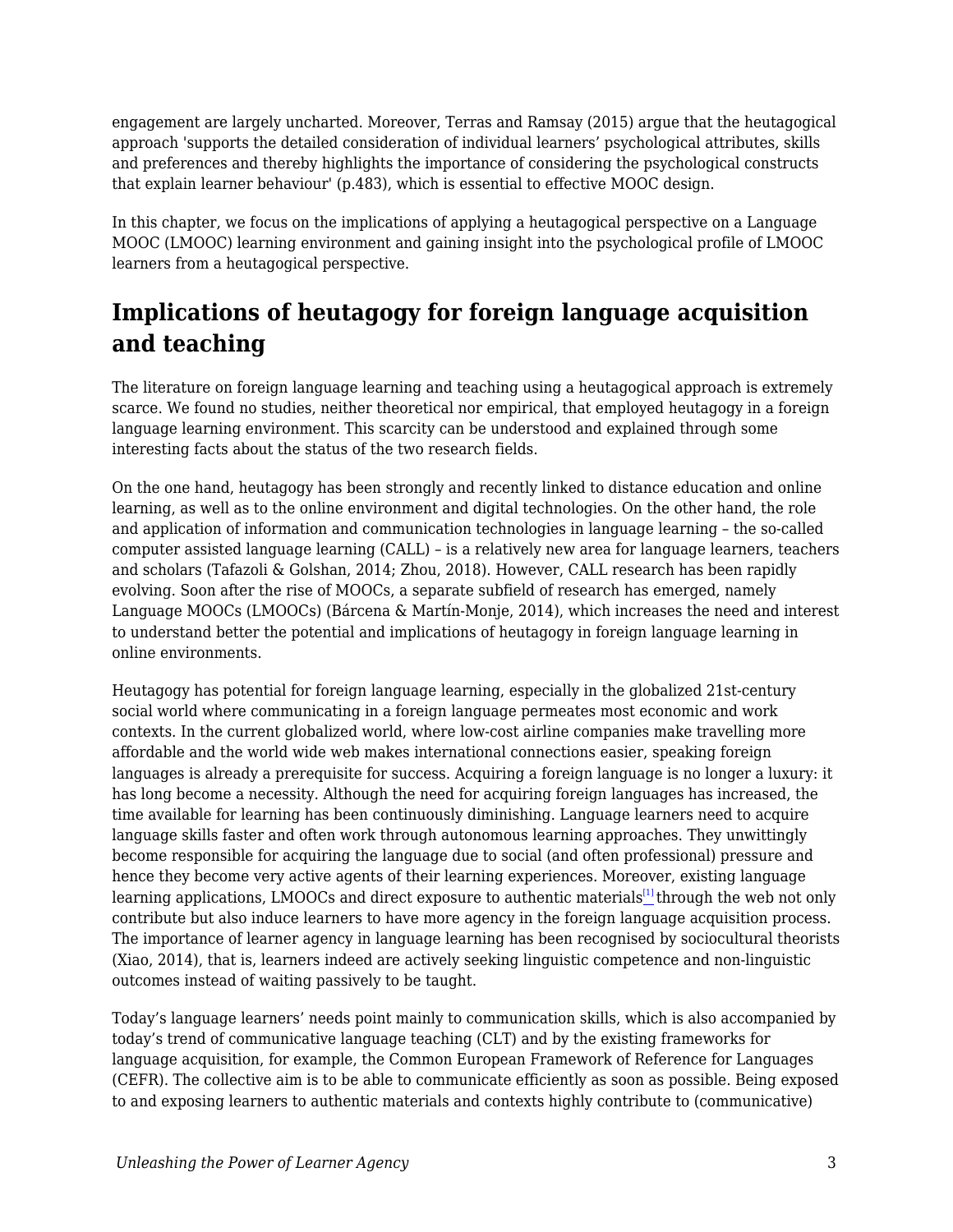#### language skill acquisition.

Noted language theorists have proposed that there are two separate actions while learning a language: spontaneous and studied (Krashen, 1985; Nation, 2001; Palmer, 1921). According to Palmer (1921), spontaneous language abilities are those that are acquired subconsciously and lead to more natural spoken language. Krashen (1985) claims that the subconsciously acquired language skills are easily used in conversation. Oppositely, studied and learned language skills that are acquired in academic settings where the emphasis usually is on structured grammar and vocabulary are more difficult to access and recall in spontaneous conversations (Pagnotta, 2016). For this reason, spontaneous language use and learning are essential for today's language learners who seek to successfully communicate in every situation. But how does the spontaneity of language learning relate to heutagogy, and how and why can a heutagogical approach to language learning be beneficial?

One of heutagogy's central principles is capability. Capability is one's ability to use the acquired skills and competencies in both new and familiar situations (Hase & Tay, 2004). In an online or technologymediated language learning context, capability development can only occur in authentic environments. Learners acquire certain language skills mostly in a (semi) formal environment such as an online course or application, which becomes the well-known context of language use for them. To develop capability, learners need to apply the acquired skills in novel situations, which, in this case, emerge mainly in an authentic environment. Using the language outside of the formal learning environment contributes to spontaneous language learning, which as we have argued above, will then contribute to a more natural spoken language (communication). Learners subconsciously and informally acquire new knowledge in the authentic environment, which potentially leads to a more fluid spontaneous conversation.

Self-determined learning (heutagogy) can boost online language learning, because when adult learners have the opportunity to self-reflect and create their own study plan, the experience has a positive impact on their motivation and performance in the target language (Fengning, 2012; Christophersen, Elstad and Turmo, 2011). Heutagogy gives enough freedom to online learners to plan their own learning trajectories and prepare their own, personal study plans. Double- and triple-loop learning (metacognition) allow the learner to have a deeper insight into their learning needs and to create adequate study plans to achieve their learning objectives.

As we have seen, applying a heutagogical approach can be beneficial in both contexts: MOOCs and foreign language learning. Intending to dig deeper in this topic, we conducted a study in an LMOOC environment. We aimed to map the psychosocial and cognitive profile of learners by applying heutagogical attributes to discover which attributes are the most influential to learners' self-directed learning readiness. We also wanted to understand LMOOC learners' linguistic competencies, their language learning preferences, and gain insight into their capability development. The final output of the research was a framework for designing LMOOCs that considered both learners' psychosocial and cognitive profile as well as their language learning preferences.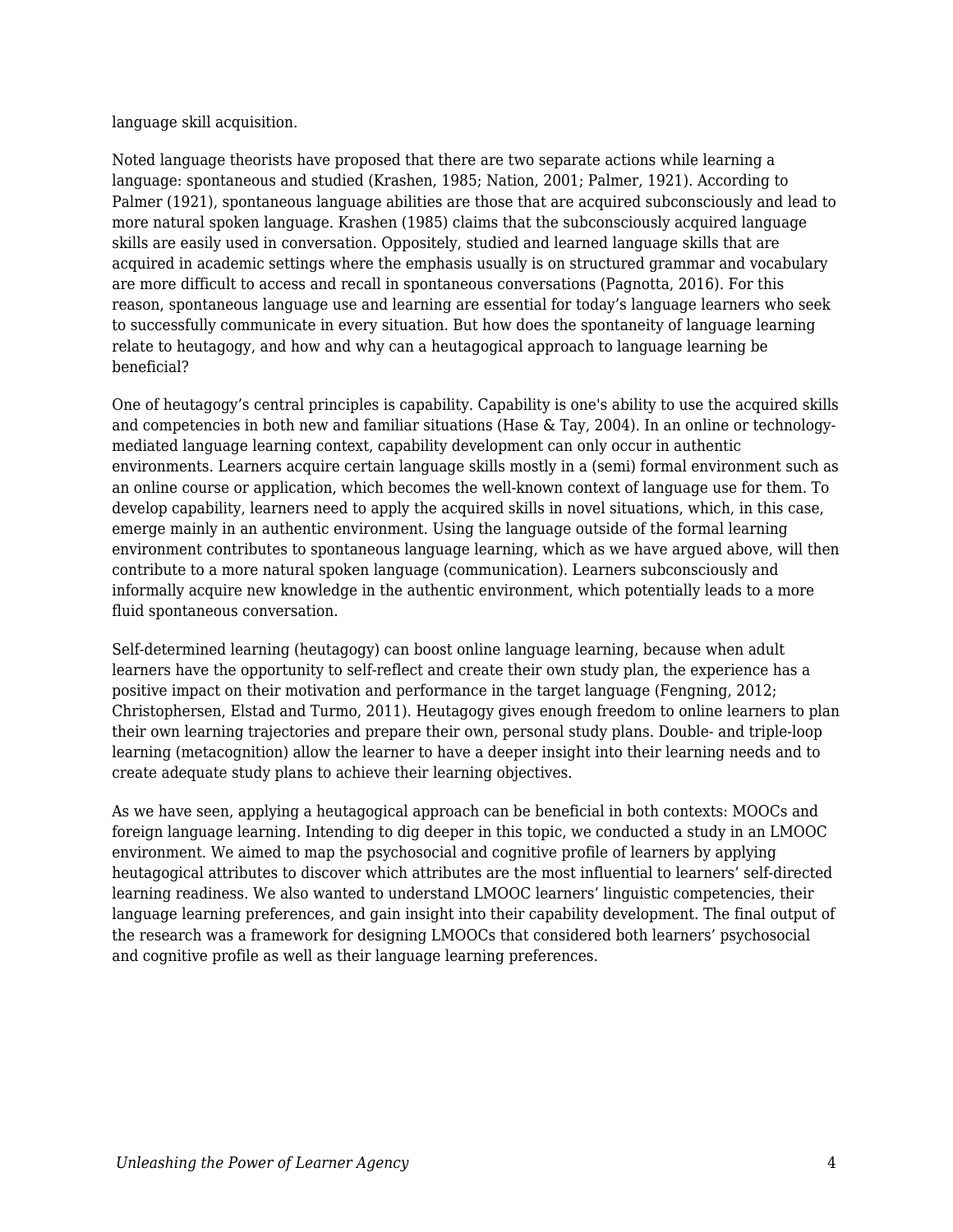## **LMOOC learners psychosocial and cognitive profile and their language learning preferences: A mixed methods correlational study**

We conducted a mixed methods study where five heutagogical attributes – namely *self-directed learning readiness, self-efficacy, self-reflection and insight*, and five *internet skills* – were measured and the most influential skills were determined through statistical analysis. Qualitative data was collected on learners' preferred language activity types and their capability development (i.e., on their language use outside of the course context). The study was carried out between September 2018 and April 2019 in two separate Italian language MOOCs provided by Wellesley College on the edX platform (www.edx.org). Quantitative and qualitative questionnaires were administered separately. The quantitative survey resulted in 1140 valid answers from a total of 1849 administered questionnaires. For the open-ended questions, we obtained 147 answers to one question and 138 for a second. The detailed description of the research and results are published elsewhere for the interested reader (Agonács et al., 2019, 2020). Here, we present a summary of our main findings.

Our first observation was that, based on measures of a combined skill set, most of the participants fell into the moderate and low self-determined learners' groups. Only a tiny portion (a little more than 4% of the valid sample) was found to be highly self-determined. Moreover, our results confirmed that "*self-efficacy* is the very foundation of human agency" (Xiao, 2014, p. 5) since it was found to be the most influential variable of self-directed learning readiness.

We also understood that *insight* is a strong influencing variable and consistent through the three groups. Self-directedness, indeed, implicates metacognition. When learners are aware of their progress in language learning, they become confident and develop a strong sense of self-efficacy (Xiao, 2014). Both confidence and self-efficacy are the pillars of capability development. For learners to become aware of their own progress, there is a need for metacognition. However, surprisingly, according to our results, the clarity of one's knowledge about him or herself (i.e. insight) is more important than the process of or engagement in self-reflecting. The proactive approach to learning (monitoring, reflecting, acting) is important, and learners do need to reflect on the learning experience continuously. However, if they do not clearly understand the progress they make and which areas are needed strengthening, the reflective process itself does not seem to have a very significant impact on their readiness for self-directed learning.

As for the qualitative string of the study, we understood that learners prefer and engage more in receptive activities than productive or interactive activities. We observed this tendency also in cases when the learner's learning objective was to be able to produce the language. Moreover, for learners, activities directly related to linguistic (grammatical and lexical) competencies have great importance in language acquisition. Therefore, we observed a dissonance – clearly outlined in learners' reflections – between their need for communicative competences (speaking) and their preference for receptive activity types.

Based on our main findings, we outlined some important suggestions that can help MOOC designers and providers in how to help learners go through a learning journey in an LMOOC successfully; how to enhance their skill set and help them become self-determined learners and to prepare them for a more communicative language learning approach.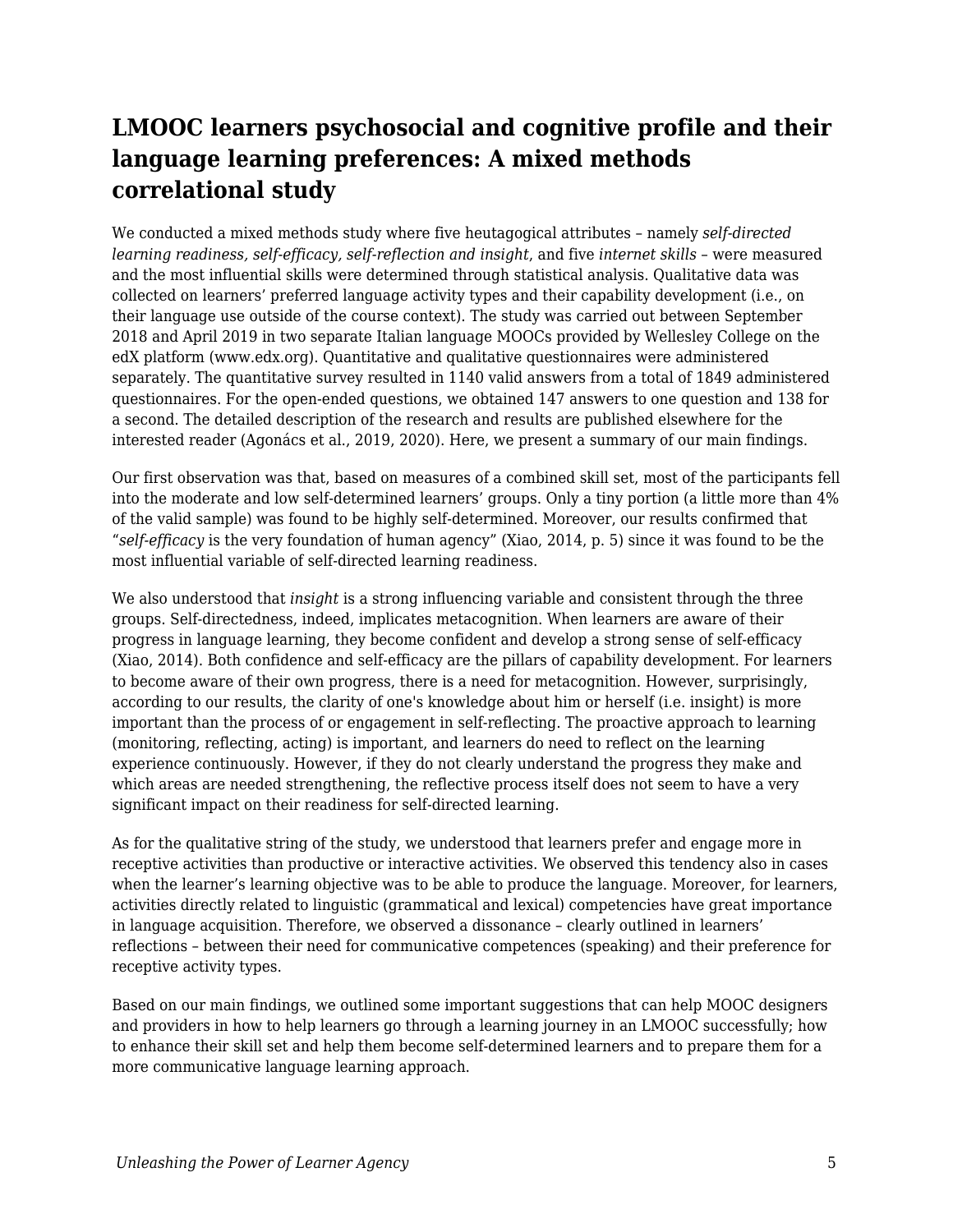# **Framework for LMOOCs based on heutagogical principles and our empirical results**

The main findings of our study revealed that most LMOOC learners not only lack self-determined skills but also have a preference for a more structured and more traditional way of learning a foreign language. As outlined above, most of the currently existing (L)MOOCs focus mainly on the delivery of content and are not designed to enhance learners' skill profile. Because MOOCs are heutagogical in their nature, the LMOOC design should be driven by the design elements of heutagogy (create, share, connect, explore, collaborate, reflect) and learners' psychosocial and cognitive profile should also be considered. From the other hand, learners' language learning preference for a more traditional and structured model should not be ignored either, when designing LMOOCs (see Figure 1). Enhancing learners' skills profile will likely contribute to stronger heutagogical (self-determined) learning, which could possibly have a significant impact on retention and engagement in MOOCs. (The conceptual framework and design suggestions are summarized in Figure 1.)

### **How to enhance self-efficacy**

In order to help learners engage more in communicative language activities, clear *orientations* should be given on CLT, and instructors may have to help students understand some empirically proven principles of L2 (as suggested by Brown, 2009). Clear instructions should also be given on how to interact (e.g., types of comments and feedback that are beneficial in the forum activity or peer-topeer review). The question of strategic orientation of learners should be taken seriously because clear orientation can improve learners' self-efficacy (as hinted by Hodges, 2016).

Figure 1

Conceptual framework and design suggestions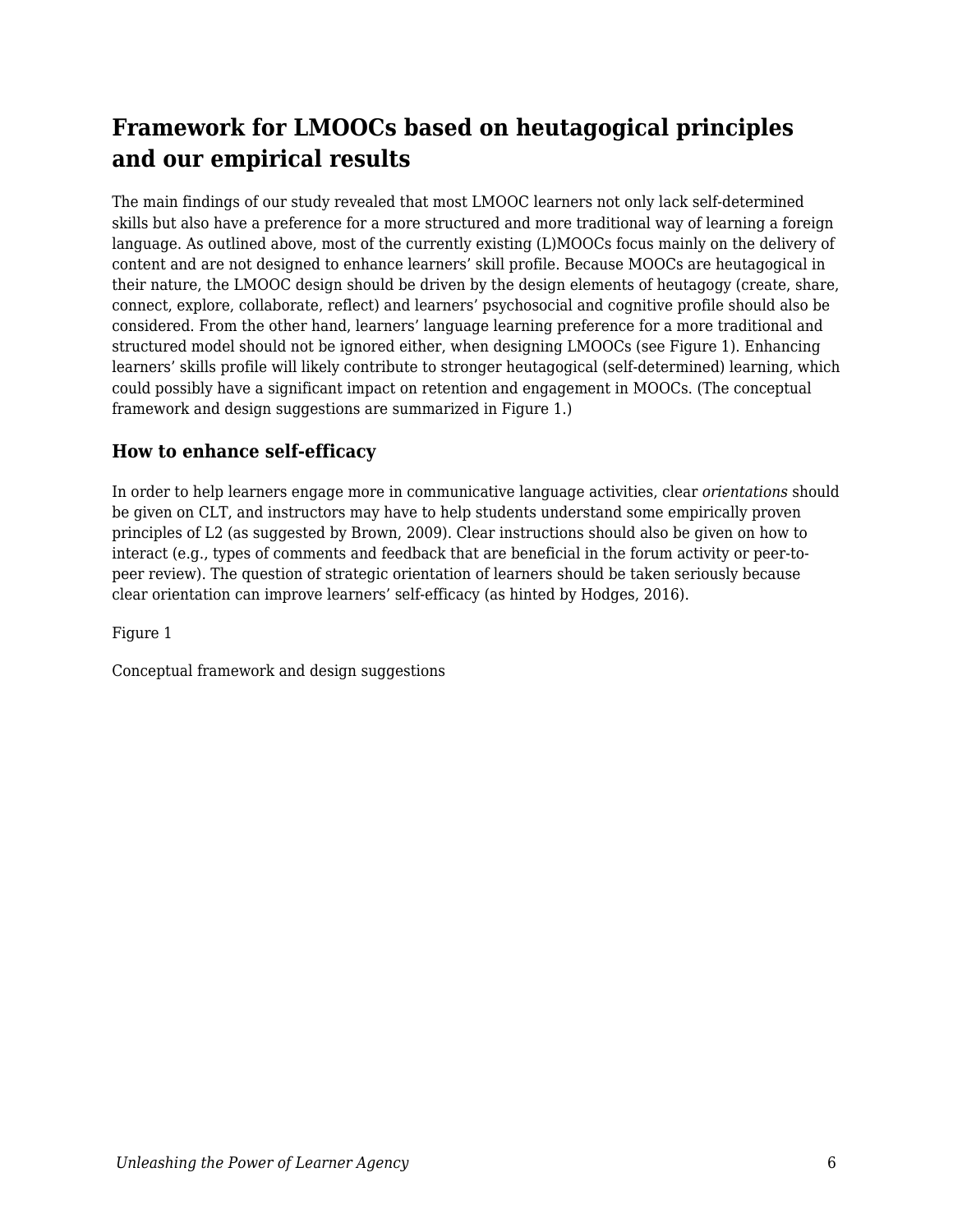

Moreover, for learners, *feedback* does have importance. Feedback options in a massive environment are currently quite limited to simple automatic (frequently yes and no) answers. Corrective feedback is essential not only because learners can gain confidence (which is necessary for capability development), but also because persuasive feedback can enhance positive self-efficacy (Hodges, 2016).

#### **How to enhance insight**

It is interesting, though is understandable from a theoretical point of view, that insight (but not engagement in or motivation for self-reflection) is an influencing factor for self-directed and selfdetermined learning. Insight means that learners have a clear understanding of their thoughts, feelings, and behaviour. Roberts and Stark (2008) have already called attention to the fact that the self-reflection process itself does not necessarily lead to insight. Therefore, even if learners are motivated to reflect, and they do engage in a reflective process, may not gain insight. For that reason, it is crucial to guide and help learners *how to reflect* efficiently. Developing insight of learners in a MOOC can be challenging, though can be viable through providing a designated space where they can share their strategies, difficulties, and successes that encounter during the learning and reflecting process and get persuasive and constructive feedback from a specialised tutor.

### **How to alleviate the dissonance between learner's preferences for a more traditional approach and their actual needs pointing to communicative language competencies**

Learners' learning preferences need to be understood, and design should be developed accordingly. It is important to enhance LMOOC learners' engagement in *productive and interactive activities* (such as forums, speaking or writing activities); however, during design it has to be kept in mind that learners still have a preference for activities that teach the formal structure of the language. For that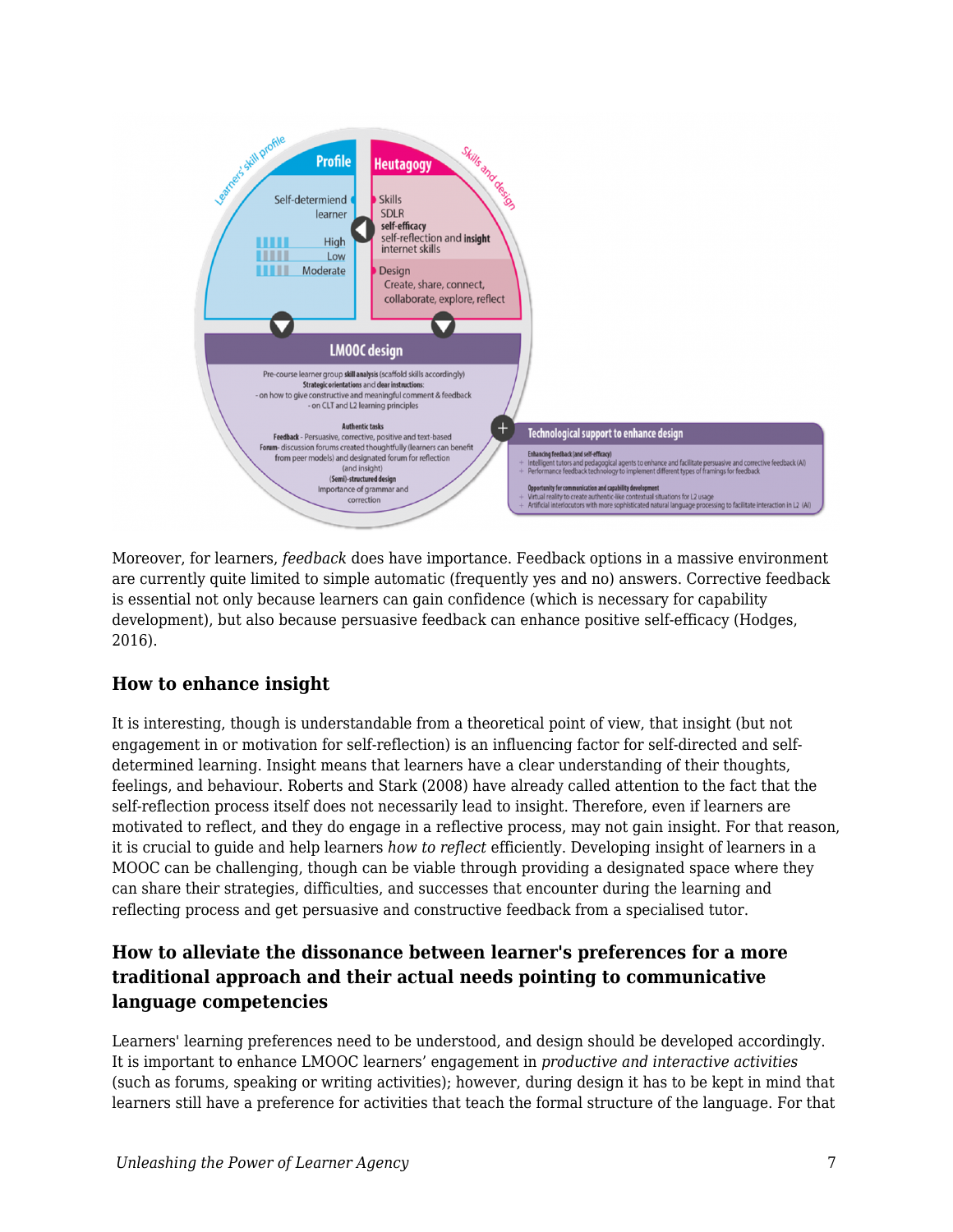reason, a coherent and consistent structure is an important design aspect for LMOOCs. Though "language is about communication, and there is nothing more motivating than being able to use one's newly acquired language skills in an authentic environment" (Perifanou, 2014, para. 23). As mentioned above, authentic environments are good for spontaneous language learning and use. For that reason, the opportunity for language use in authentic environments should be provided, and language use should be encouraged to further enhance learners' communicative language skills. Foreign language use in authentic environments is extremely important not only for enhancing communicative language competencies but also because it contributes to capability development.

### **What the future holds for online education**

The landscape of online education is rapidly changing. In many cultures, the pressure of everyday life has made it clear that the two variables, space and time, have taken priority in learners' decisions regarding training and education.

From the learner's point of view, space and time for training started to be questioned, as learners realised the benefits of their time flexibility when taking courses online and became aware of the fact that online social presence brings new dimensions to the traditional face-to-face training format. The current confinement rules in place in most countries, as a consequence of the COVID-19 pandemic, shows how people are able to adapt and organise their time to run online activities (both in work practices as well as for leisure), escaping the need for displacement and therefore dealing with the frozen variable of space in rather creative forms. People have recently become more interested in online learning. Christof Rindlisbacher (2020) affirms that Google queries for "online classes" increased a whopping 204% from March 7 to March 21 in 2020 according to Google Trends, while queries for "online education" increased 90%. Dhawal Shah (2020) (CEO of Class Central) also called attention to the fact that EdX climbed into the top 1000 websites in the world, thereby joining Coursera.

From the point of view of the trainer/teacher, a learner-centred approach is transformative regarding the aims of training/teaching ,as the focus is no longer on transmitting information but rather on promoting learning how to learn. This makes the task of teachers much more difficult as it goes into just "let the learner learn" and the task of designers to offer learning experiences that address the needs of a great variety of learners.

The question is whether this is a temporary effect, which will decrease after the pandemic, or if it is something that will definitively and irreversibly change the educational landscape. It is still early to have an answer to that question, and only statistically calculated previsions could be given right now. But one thing is certain: now more than ever, people need refined self-determined learning skills to upskill and reskill and prepare themselves for the upcoming changes – on personal, professional, economic and political levels – that this pandemic will and has already brought to the world. Only the future will tell us if we – educators, MOOC designers, and researchers – have are up to the task of helping large masses of learners acquire the necessary skills for successful autonomous online learning.

### **References**

Agonács, N., Matos, J. F., Bartalesi-Graf, D., & O'Steen, D. N. (2019). On the path to self-determined learning: a mixed methods study of learners' attributes and strategies to learn in language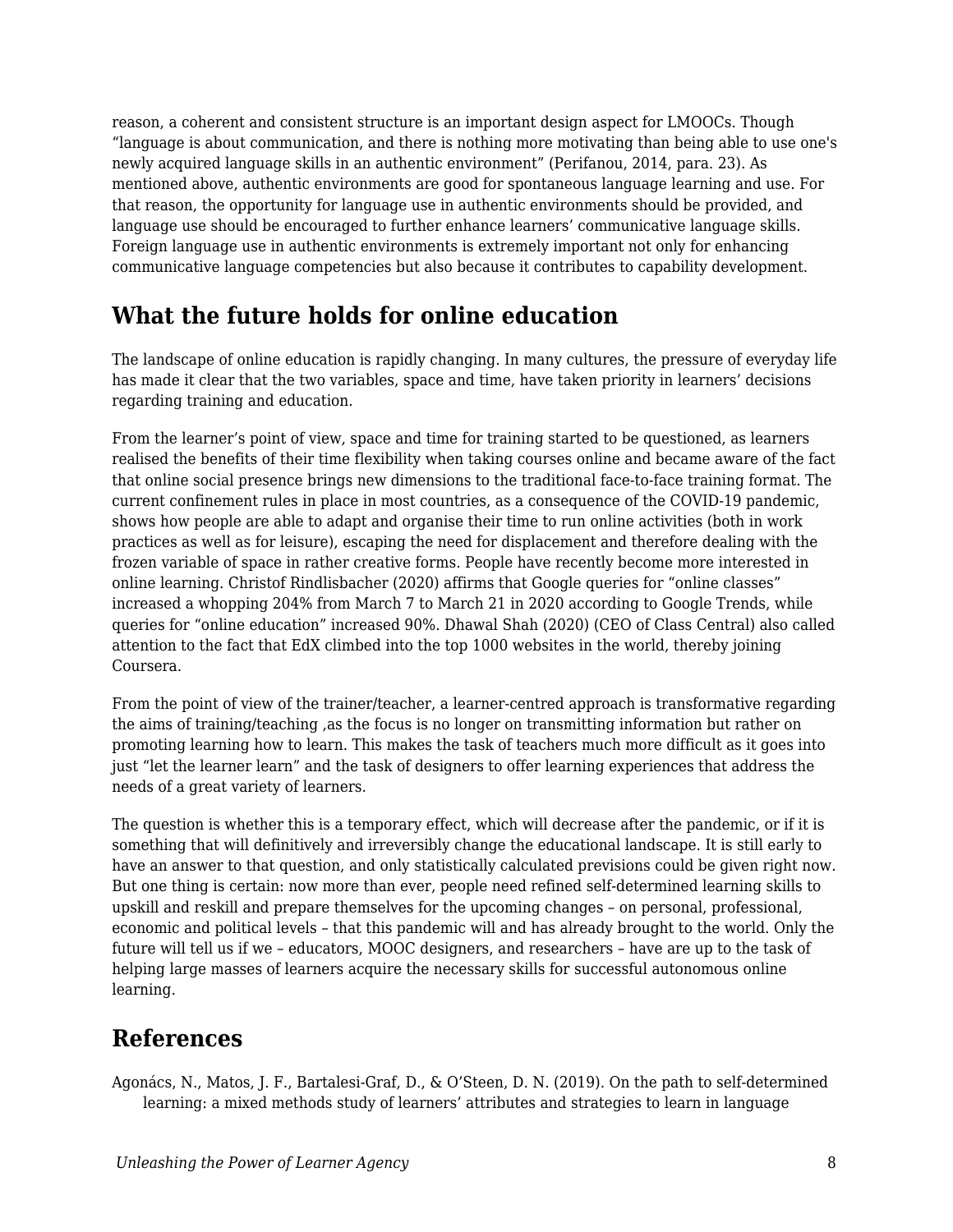MOOCs. *International Journal of Learning Technology, 14*(4), 304–330. https://doi.org/https://doi.org/10.1504/IJLT.2019.106553

- Agonács, N., Matos, J. F., Bartalesi-Graf, D., & O'Steen, D. N. (2020). Are you ready? Self-determined learning readiness of language MOOC learners. *Education and Information Technologies*, *25*(2), 1161–1179. https://doi.org/10.1007/s10639-019-10017-1
- Baggaley, J. (2013). MOOC rampant. *Distance Education*, *34*(3), 368–378. https://doi.org/10.1080/01587919.2013.835768
- Bárcena, E., & Martín-Monje, E. (2014). Introduction. Language MOOCs: An emerging field. In E. Bárcena & E. Martín-Monje (Eds.), *Language MOOCs: Providing Learning, Transcending Boundaries* (pp. 1–15). De Gruyter Open Ltd.
- Beaven, T., Hauck, M., Comas-Quinn, A., Lewis, T., & de los Arcos, B. (2014). MOOCs: Striking the right balance between facilitation and self-determination. *MERLOT Journal of Online Learning and Teaching*, *10*(1), 31–43. http://jolt.merlot.org/vol10no1/beaven\_0314.pdf
- Brown, A. V. (2009). Students' and teachers' perceptions of effective foreign language teaching: A comparison of ideals. *Modern Language Journal*, *93*(1), 46–60. https://doi.org/10.1111/j.1540-4781.2009.00827.x
- Christophersen, K., Elstad, E., & Turmo, A. (2011). Contextual determinants of school teaching intensity in the teaching of adult immigrant students. *Journal of Adult and Continuing Education*, *17*(1), 3–22. https://doi:10.7227/jace.17.1.3
- Fengning, D. (2012). Using study plans to develop self-directed learning skills: Implications from a pilot project. *College Student Journal*, *1*(46), 223–232.
- Glassner, A., & Back, S. (2020). *Exploring heutagogy in higher education. Academia meets the Zeitgeist*. Springer Nature Singapore Pte Ltd.
- Hase, S., & Hou Tay, B. (2004). Capability for complex systems: beyond competence. *Proceedings of Systems Engineering / Test and Evaluation Conference, SETE 2004, Focusing on Project Success*.
- Hase, S., & Kenyon, C. (2007). Heutagogy: A child of complexity theory. *Complicity: An International Journal of Complexity and Education*, *4*(1), 111–118. https://doi:10.29173/cmplct8766
- Hodges, C. B. (2016). The development of learner self-efficacy in MOOCs. *Proceedings of the 2016 GlobalLearn Conference*.
- Khalil, H., & Ebner, M. (2014). MOOCs completion rates and possible methods to improve retention A literature review. *Proceedings of World Conference on Educational Multimedia, Hypermedia and Telecommunications 2014*, 1236–1244.
- Krashen, S. (1985). *The input hypothesis: Issues and implications*. Longman.
- Nation, I. S. P. (2001). *Learning vocabulary in another language*. Cambridge University Press.
- Pagnotta, J. (2016). *An examination of how adult English Second Language learners learn pronunciation skills* [Doctorate dissertation]. George Fox University.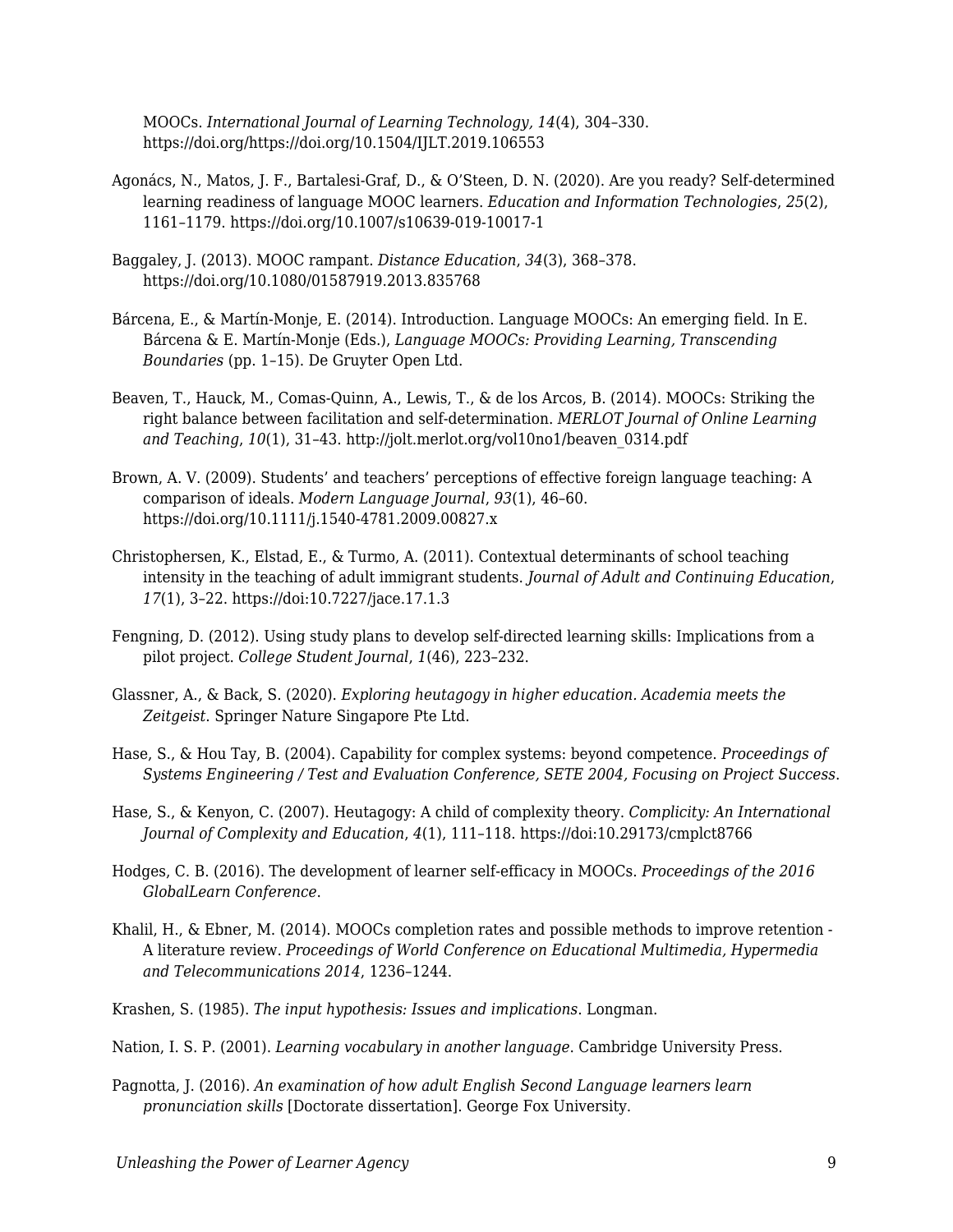Palmer, H. E. (1921). *The principles of language study*. World Book Company.

- Pappano, L. (2012, November 2). The year of the MOOC. *The New York Times*. http://www.nytimes.com/2012/11/04/education/edlife/massive-open-online-courses-are-multiplyin g-at-a-rapid-pace.html
- Pegrum, M. (2009). *From blogs to bombs. The future of digital technologies in education.* UWA Publishing. http://uwap.uwa.edu.au/static/files/assets/d7e7fbb8/From\_Blogs\_to\_Bombs\_Extract.pdf
- Perifanou, M. A. (2014). PLEs & MOOCs in language learning context: A challenging connection. *5th International Conference on Personal Learning Environments*, 16<sup>th</sup>-18<sup>th</sup> July, Tallina.
- Reich, J., & Ruipérez-Valiente, J. A. (2019). The MOOC pivot. *Science Education, 363*(6423), 130–131. https://doi.org/10.1126/science.aav7958.
- Rindlisbacher, C. (2020, March 24). *Surging interest in online education* [Blog post]. https://www.classcentral.com/report/surging-interest-in-online-education/
- Roberts, C., & Stark, P. (2008). Readiness for self-directed change in professional behaviours: Factorial validation of the Self-Reflection and Insight Scale. *Medical Education*, *42*(11), 1054–1063. https://doi.org/10.1111/j.1365-2923.2008.03156.x
- Shah, D. (2020, April 6). *EdX Breaks Into World's Top-1000 Websites* [Blog post]. Retrieved April 30, 2020, from https://www.classcentral.com/report/edx-top-1000-website/
- Tafazoli, D., & Golshan, N. (2014). Review of computer-assisted language learning: History, merits & barriers. *International Journal of Language and Linguistics*, *2*(5–1), 32–38. https://doi.org/10.11648/j.ijll.s.2014020501.15
- Terras, M. M., & Ramsay, J. (2015). Massive open online courses (MOOCs): Insights and challenges from a psychological perspective. *British Journal of Educational Technology*, *46*(3), 472–487. [https://edtechbooks.org/-ecNK](https://doi.org/10.1111/bjet.12274)
- Vygotsky, L. (1986). *Thought and language*. Alex Kozulin (ed.), The MIT Press
- Xiao, J. (2014). Learner agency in language learning: The story of a distance learner of EFL in China. *Distance Education*, *35*(1), 4–17. https://doi.org/10.1080/01587919.2014.891429
- Zhou, Z. (2018). Second language learning in the technology-mediated environments. *Asian Education Studies*, *3*(1), 18-28. [https://edtechbooks.org/-ToZh](https://doi.org/10.20849/aes.v3i1.307)

<span id="page-9-0"></span>[\[1\]](#page-2-0) In foreign language teaching, learning materials are considered authentic if they were not artificially created and for intentional pedagogical use in a language course but are taken out from authentic contexts (e.g.: a piece of a newspaper article or film).